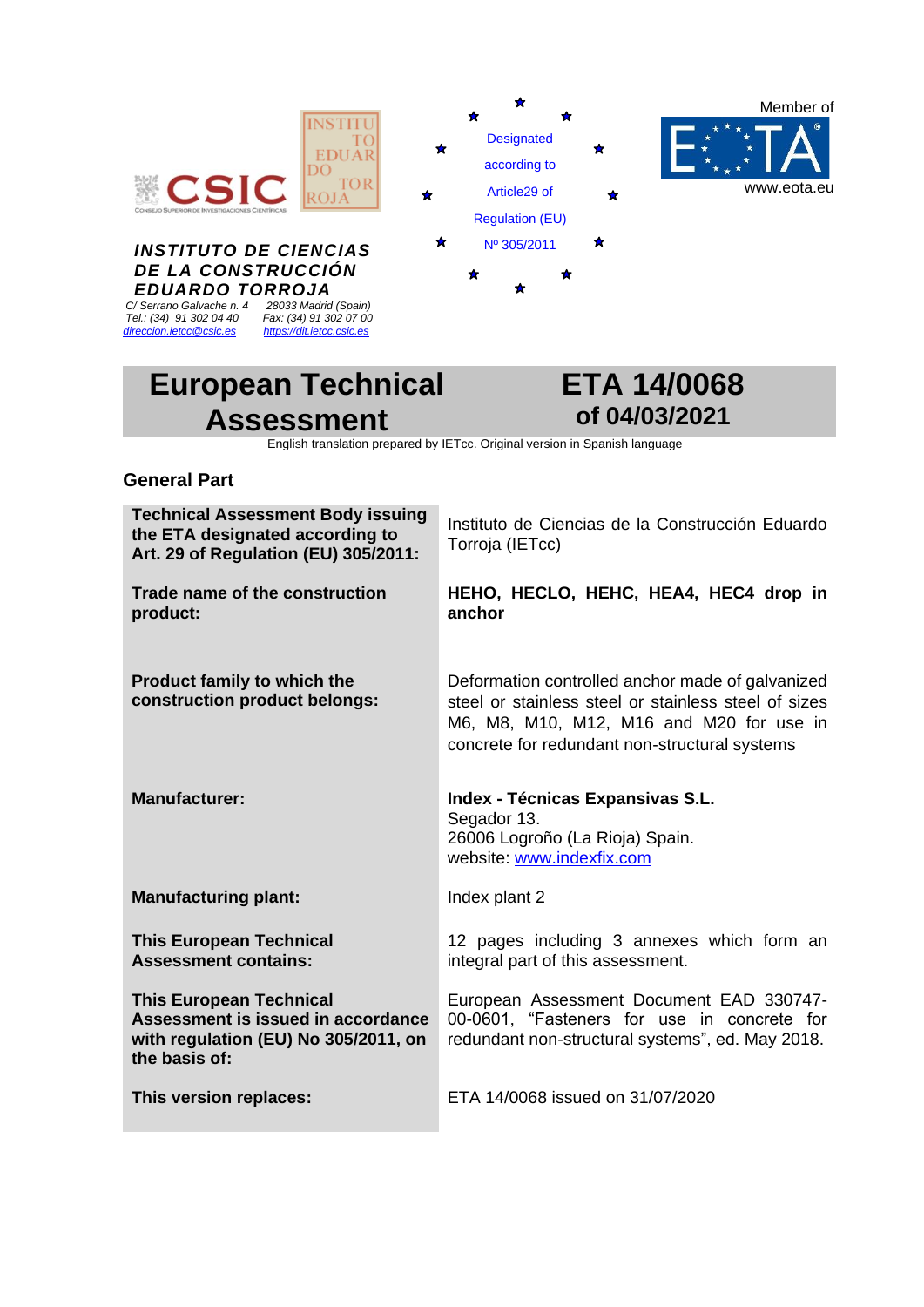This European Technical Assessment is issued by the Technical Assessment Body in its official language. Translations of this European Technical Assessment in other languages shall fully correspond to the original issued document and should be identified as such.

This European Technical Assessment may be withdrawn by the issuing Technical Assessment Body, in particular pursuant to information by the Commission according to article 25 (3) of Regulation (EU) No 305/2011.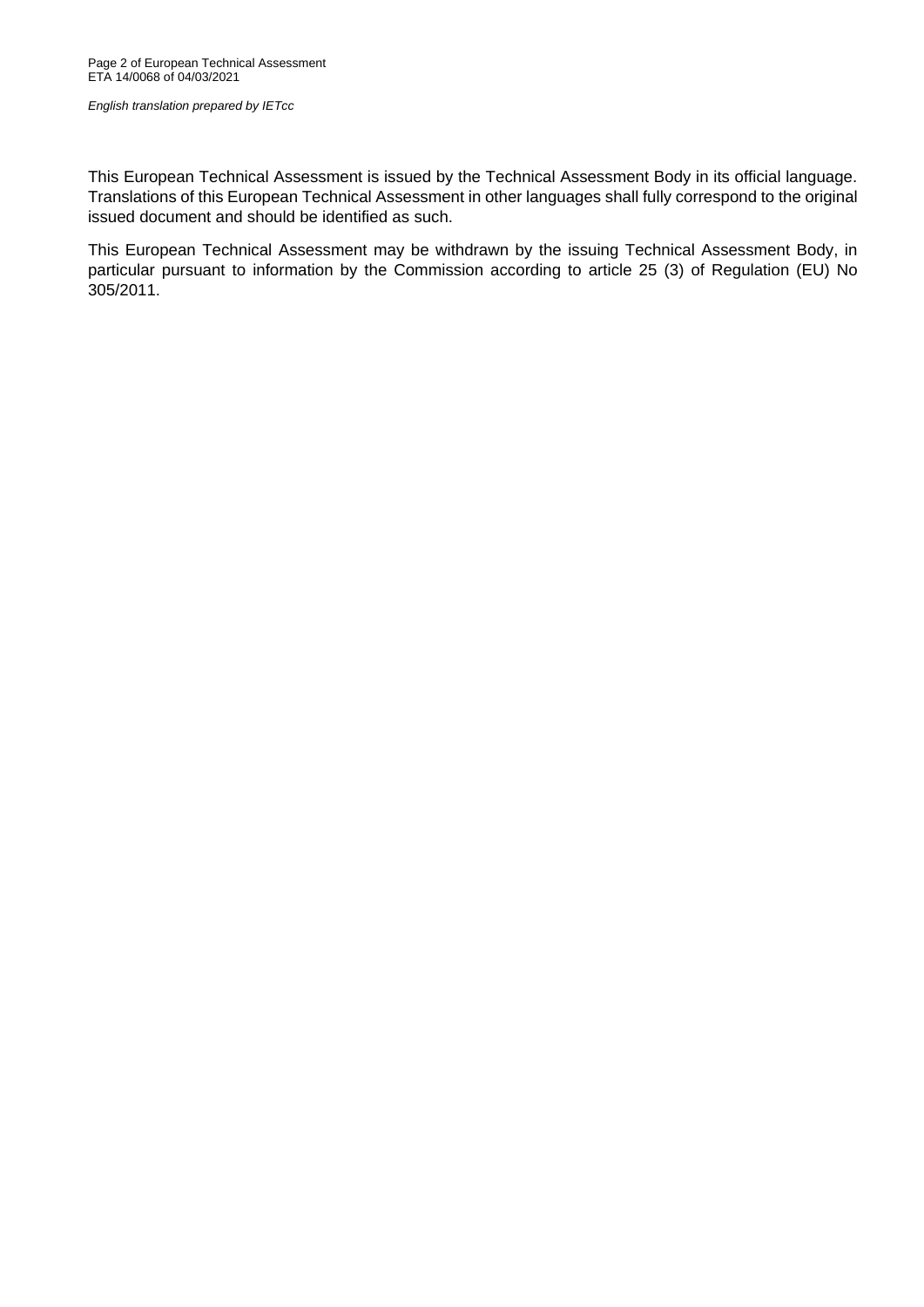# **SPECIFIC PART**

#### **1. Technical description of the product**

The Index HEHO, HECLO, HEHC, in the range of M6 to M20, is an anchor made of galvanised steel. The Index HEA4, HEC4, in the range of M6 to M20, is an anchor made of stainless steel. They are placed into a drilled hole and anchored by deformation-controlled expansion. The anchorage is characterised by friction between the sleeve and concrete.

Product and installation descriptions are given in annexes A1 and A2.

## **2. Specification of the intended use in accordance with the applicable European Assessment Document**

The performances given in section 3 are only valid if the anchor is used in compliance with the specifications and conditions given in annex B.

The verifications and assessment methods on which this European Technical Assessment is based lead to the assumption of a working life of the anchor of at least 50 years. The indications given on the working life cannot be interpreted as a guarantee given by the producer, but are to be regarded only as a mean to choosing the right products in relation to the expected economically reasonable working life of the works.

#### **3. Performance of the product and references to the methods used for its assessment**

# **3.1 Safety in case of fire (BWR 2)**

| <b>Essential characteristic</b> | l Performance                                                          |  |  |  |  |
|---------------------------------|------------------------------------------------------------------------|--|--|--|--|
| <b>Reaction to fire</b>         | Anchorages satisfy requirements for<br>class A1 according to EN13501-1 |  |  |  |  |
| Resistance to fire              | See annex C5                                                           |  |  |  |  |

#### **3.2 Safety in use (BWR 4)**

| <b>Essential characteristic</b> |  |  |  |  |  | <b>I</b> Performance |                                                                              |
|---------------------------------|--|--|--|--|--|----------------------|------------------------------------------------------------------------------|
|                                 |  |  |  |  |  |                      | Characteristic resistance under static or quasi static See annexes C3 and C4 |
| loading                         |  |  |  |  |  |                      |                                                                              |

#### **4. Assessment and Verification of Constancy of Performances (hereinafter AVCP) system applied, with reference to its legal base**

The applicable European legal act for the system of Assessment and Verification of Constancy of Performances (see annex V to Regulation (EU) No 305/2011) is 97/161/EC.

The system to be applied is 2+.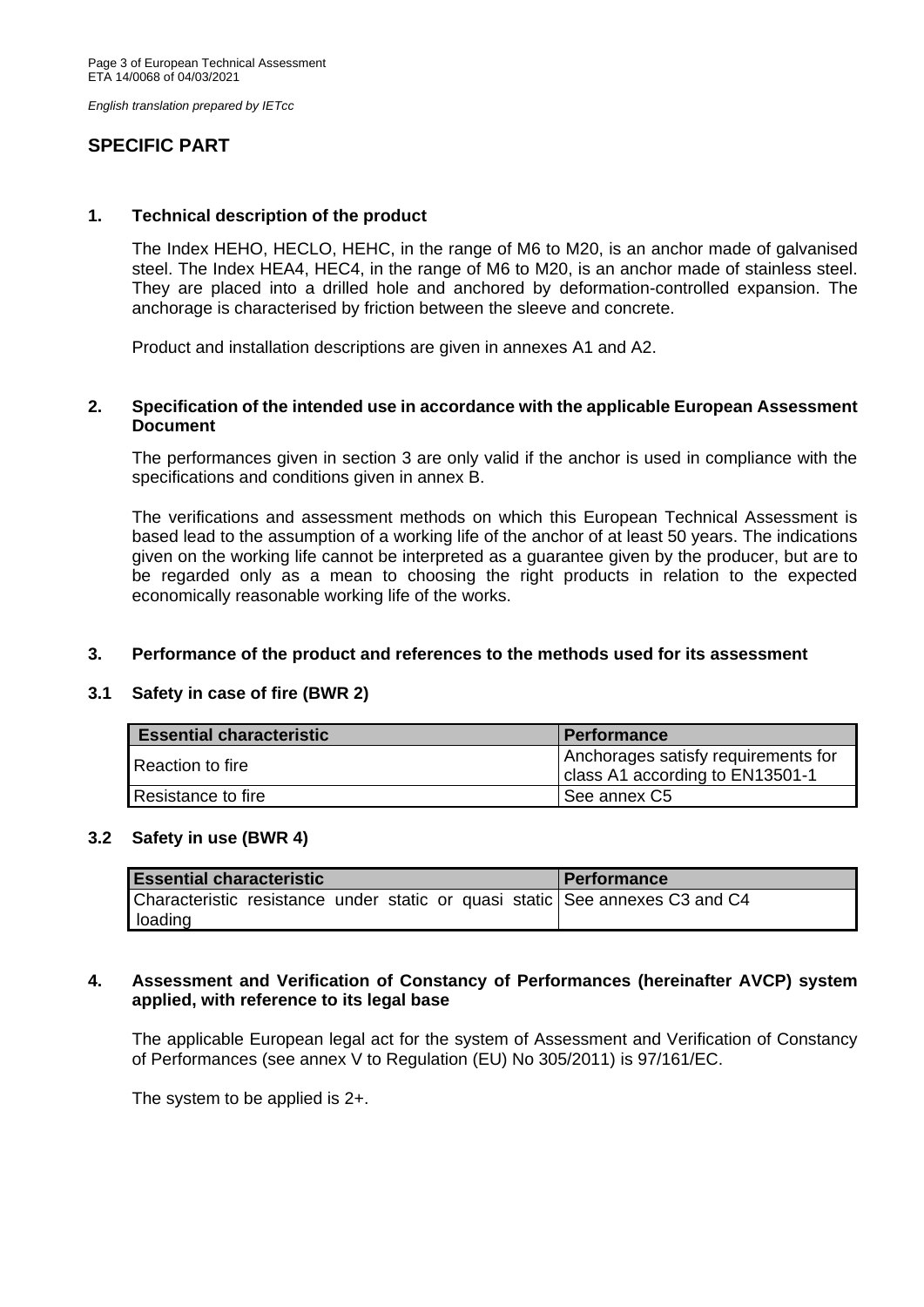# **5. Technical details necessary for the implementation of the AVCP system, as provided for in the applicable European Assessment Document**

The technical details necessary for the implementation of the AVCP system are laid down in the quality plan deposited at Instituto de Ciencias de la Construcción Eduardo Torroja.



Instituto de Ciencias de la Construcción Eduardo Torroja CONSEJO SUPERIOR DE INVESTIGACIONES CIENTÍFICAS

C/ Serrano Galvache n.º 4. 28033 Madrid. Tel: (+34) 91 302 04 40 Fax. (+34) 91 302 07 00 [https://dit.ietcc.csic.es](https://dit.ietcc.csic.es/)



On behalf of the Instituto de Ciencias de la Construcción Eduardo Torroja Madrid, 4<sup>th</sup> of March 2021



Director IETcc - CSIC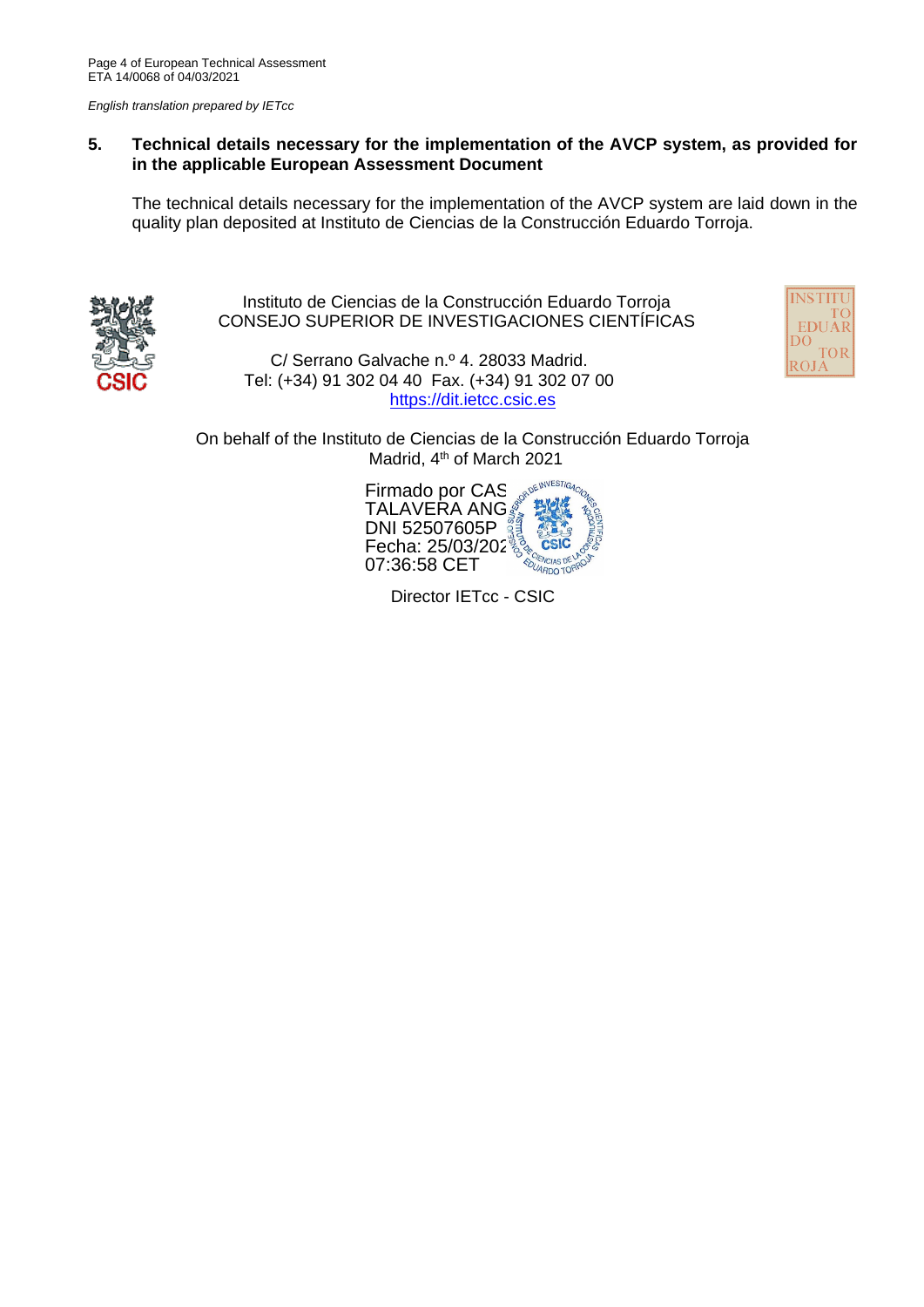| <b>Product</b>                                                                                                                                                                                                                                                                                                                                                                  |                                                                                                 |                    |
|---------------------------------------------------------------------------------------------------------------------------------------------------------------------------------------------------------------------------------------------------------------------------------------------------------------------------------------------------------------------------------|-------------------------------------------------------------------------------------------------|--------------------|
| $\begin{picture}(20,5) \put(0,0) {\line(1,0){10}} \put(15,0) {\line(1,0){10}} \put(15,0) {\line(1,0){10}} \put(15,0) {\line(1,0){10}} \put(15,0) {\line(1,0){10}} \put(15,0) {\line(1,0){10}} \put(15,0) {\line(1,0){10}} \put(15,0) {\line(1,0){10}} \put(15,0) {\line(1,0){10}} \put(15,0) {\line(1,0){10}} \put(15,0) {\line(1,0){10}} \put(15,0) {\line(1,$<br>UU<br>$\neg$ | $\begin{tabular}{c} \hline \quad m\\ \hline \quad m\\ \quad m\\ \hline \end{tabular}$<br>$\Box$ | 豐                  |
| <b>HEHO</b> anchor                                                                                                                                                                                                                                                                                                                                                              | <b>HECLO</b> anchor                                                                             | <b>HEHC</b> anchor |
| meg                                                                                                                                                                                                                                                                                                                                                                             |                                                                                                 | GLUD               |
| <b>HEH4</b> anchor                                                                                                                                                                                                                                                                                                                                                              |                                                                                                 | <b>HEC4</b> anchor |

Identification on sleeve: Index logo + "HEHO (HECLO, HEHC, HEA4, HEC4)" + Metric; e.g: HEHO M6

# **Table A1: Dimensions**

| <b>Anchor dimensions</b>         |      | M <sub>6</sub>           | M <sub>8</sub> | <b>M10</b>      | M <sub>12</sub> | <b>M12D</b>     | M <sub>16</sub> | <b>M20</b> |  |  |
|----------------------------------|------|--------------------------|----------------|-----------------|-----------------|-----------------|-----------------|------------|--|--|
| <b>HEHO, HECLO</b>               |      |                          |                |                 |                 |                 |                 |            |  |  |
| ØD: External diameter            | [mm] | 8                        | 10             | 12              | 15              | 16              | 20              | 25         |  |  |
| $\emptyset$ d: internal diameter | [mm] | M <sub>6</sub>           | M8             | M <sub>10</sub> | M <sub>12</sub> | M <sub>12</sub> | M16             | M20        |  |  |
| L: total length                  | [mm] | 25                       | 30             | 40              | 50              | 50              | 65              | 80         |  |  |
| <b>HEHC</b>                      |      |                          |                |                 |                 |                 |                 |            |  |  |
| ØD: External diameter            | [mm] | $-$                      | 10             | 12              | 15              | --              | --              |            |  |  |
| $\emptyset$ d: internal diameter | [mm] | $\overline{\phantom{a}}$ | M8             | M <sub>10</sub> | M <sub>12</sub> | --              |                 |            |  |  |
| L: total length                  | [mm] | --                       | 25             | 25              | 25              | --              | --              |            |  |  |
| <b>HEA4, HEC4</b>                |      |                          |                |                 |                 |                 |                 |            |  |  |
| ØD: External diameter            | [mm] | 8                        | 10             | 12              | 15              | --              | 20              | 25         |  |  |
| $\emptyset$ d: internal diameter | [mm] | M <sub>6</sub>           | M <sub>8</sub> | M <sub>10</sub> | M <sub>12</sub> | --              | M <sub>16</sub> | M20        |  |  |
| L: total length                  | [mm] | 25                       | 30             | 40              | 50              | --              | 65              | 80         |  |  |

# **Table A2: Materials**

| <b>Item</b> | <b>Designation</b> | Material for HEHO, HECLO, HEHC                              | <b>Material for HEA4, HEC4</b> |
|-------------|--------------------|-------------------------------------------------------------|--------------------------------|
|             | Sleeve             | Carbon steel, zinc plated $\geq$ 5 µm ISO 4042<br>Zn5/An/T0 | Stainless steel, grade A4      |
| ົ           | Cone               | Carbon steel, zinc plated $\geq$ 5 µm ISO 4042<br>Zn5/An/T0 | Stainless steel, grade A4      |
| 3           | Retention disc     | <b>Plastic</b>                                              | <b>Plastic</b>                 |

# **HEHO, HECLO, HEHC, HEA4, HEC4 anchor**

# **Product description Annex A1**

Product and materials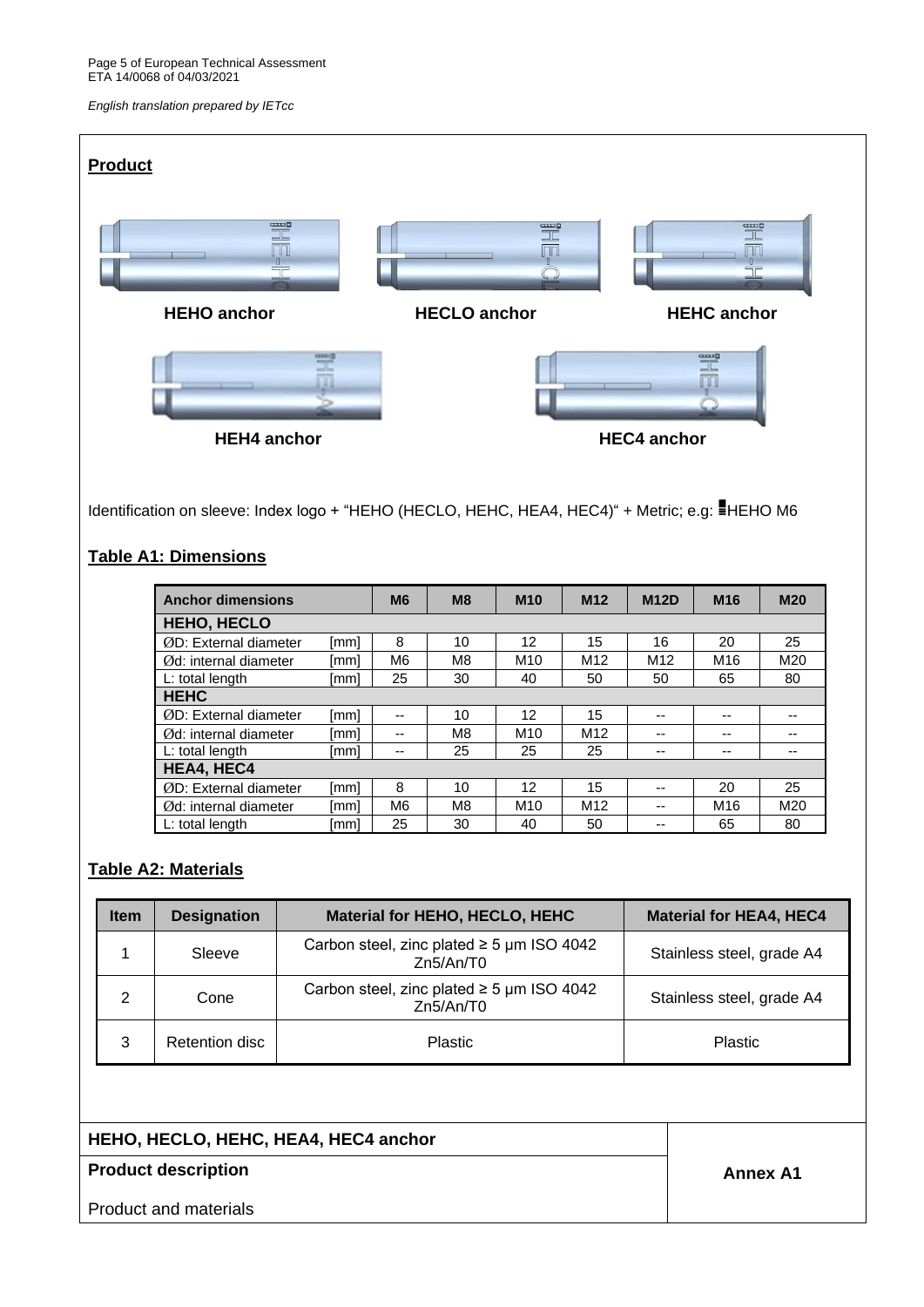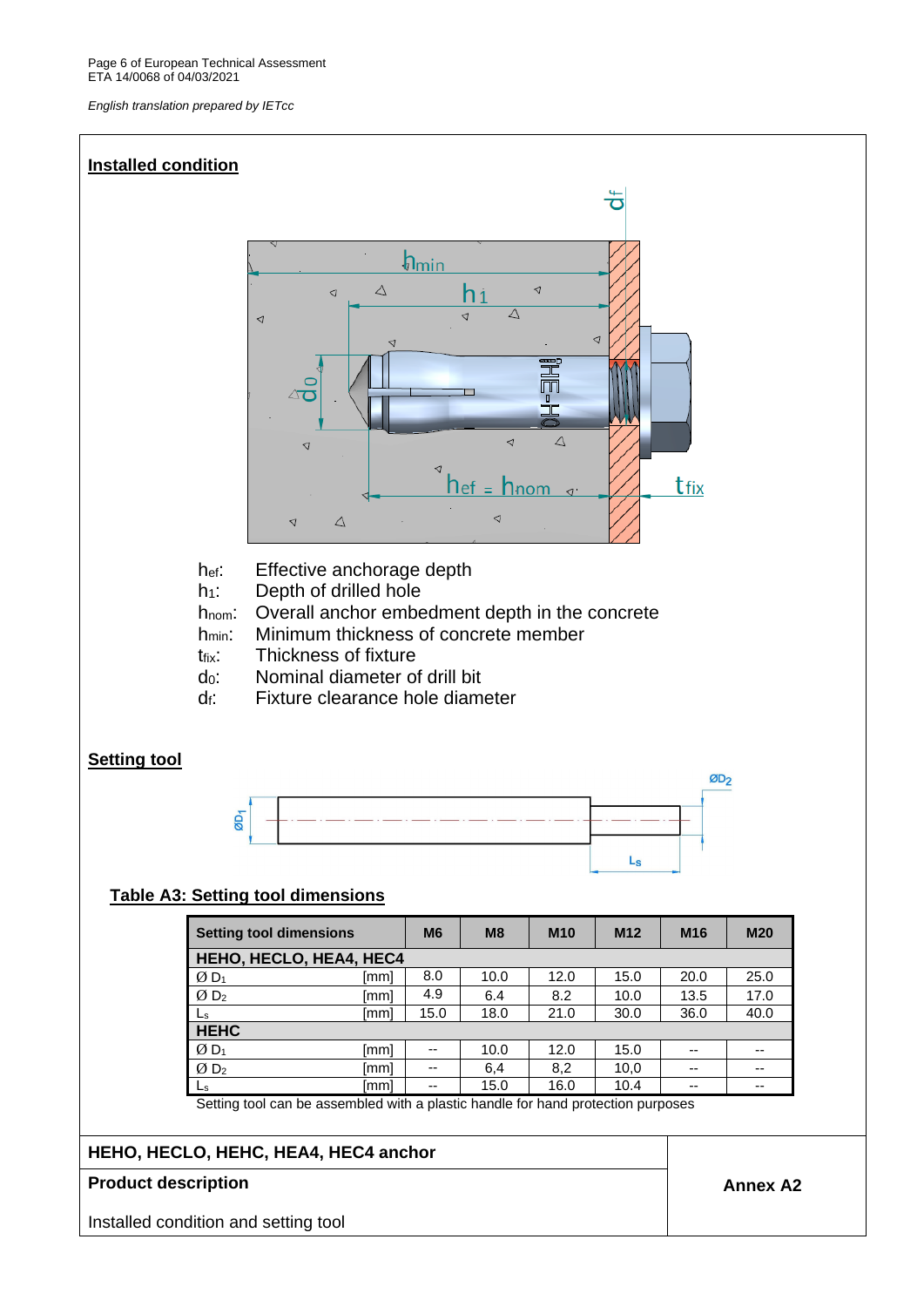## **Specifications of intended use**

## **Anchorages subjected to:**

- Static or quasi static loads for redundant non-structural systems
- Fire exposure
- The anchor may only be used if in the design and installation specifications for the fixture the excessive slip or failure of one anchor will not result in a significant violation of the requirements on the fixture in the serviceability and ultimate state.

## **Base materials:**

- Reinforced or unreinforced normal weight concrete without fibres according to EN 206- 1:2013+A1:2016
- Strength classes C12/15 to C50/60 according to EN 206-1:2013+A1:2016: HEHO / HECLO anchors
- Strength classes C20/25 to C50/60 according to EN 206-1:2013+A1:2016: HEHC / HEA4 / HEC4 anchors
- Cracked or uncracked concrete

# **Use conditions (environmental conditions):**

- HEHO, HECLO, HEHC: anchorages subjected to dry internal conditions.
- HEA4, HEC4: anchorages subjected to dry internal conditions, to external atmospheric exposure (including industrial and marine environment) or to permanent internal damp conditions if no particular aggressive conditions exist. Such particular aggressive conditions are e.g. permanent, alternating immersion in seawater or the splash zone of seawater, chloride atmosphere of indoor swimming pools or atmosphere with extreme chemical pollution (e.g. in desulphurization plants or road tunnels where de-icing materials are used). Atmospheres under Corrosion Resistance Class CRC III according to EN 1993-1-4:2006+A1:2015 annex A.

#### **Design:**

- Anchorages are designed under the responsibility of an engineer experienced in anchorages and concrete.
- Verifiable calculation rules and drawings are prepared taking into account of the loads to be anchored. The position of the anchor is indicated on the design drawings (e.g. position of the anchor relative to reinforcement or to supports, etc.).
- Anchorages under static or quasi-static actions are designed for design method B in accordance with EN 1992-4:2018
- Anchorages under fire exposure are designed in accordance to EN 1992-4:2018. It must be ensured that local spalling of the concrete cover does not occur.

#### **Installation:**

- Hole drilling by rotary plus hammer mode.
- Anchor installation carried out by appropriately qualified personal and under the supervision of the person responsible for technical matters of the site.
- In case of aborted hole: new drilling at a minimum distance away of twice the depth of aborted hole or smaller distance if the aborted hole is filled with high strength mortar and if under shear or oblique tension load it is not the direction of the load application.
- HEHO, HECLO, HEHC: the bolt or threaded rod to be used shall be property class 4.6, 5.6, 5.8, 6.8 or 8.8 according to ISO 898-1.
- HEA4, HEC4: the bolt or threaded rod to be used shall be property class A4-50, A4-70 or A4- 80 according to EN 3506-1:2009
- The length of the bolt shall be determined as: -Minimum bolt length =  $t_{fix} + \ell_{s,min}$

-Maximum bolt length =  $t_{fix} + \ell_{s,max}$ 

# **HEHO, HECLO, HEHC, HEA4, HEC4 anchor**

# **Intended use Annex B1**

**Specifications**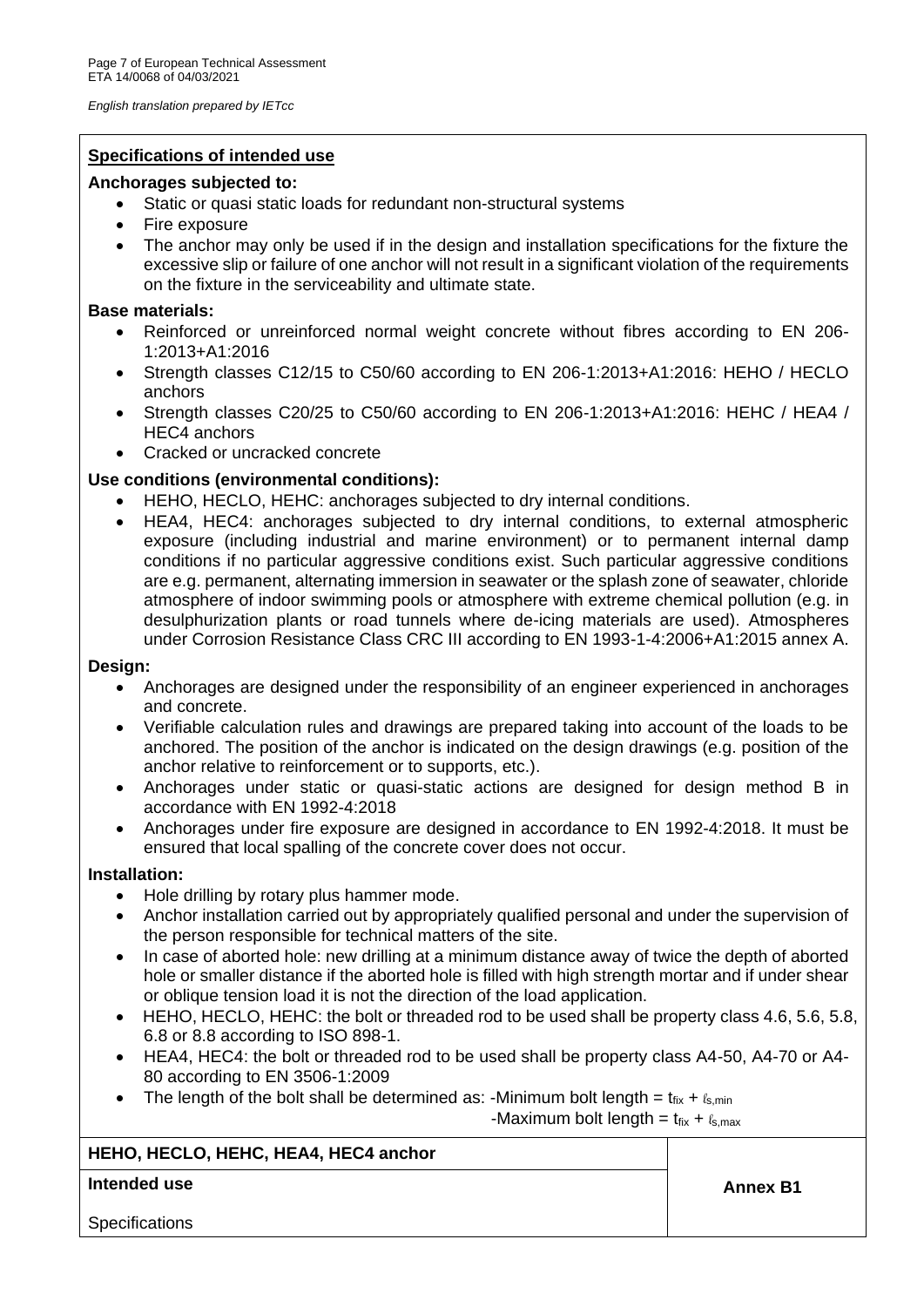# **Table C1: Installation parameters for HEHO, HECLO, HEHC, HEA4, HEC4 anchor**

|                                  |                                       |      |                   |                                   |                 | <b>Performances</b>                            |                                    |                                         |                 |
|----------------------------------|---------------------------------------|------|-------------------|-----------------------------------|-----------------|------------------------------------------------|------------------------------------|-----------------------------------------|-----------------|
|                                  | <b>Installation parameters</b>        |      | M <sub>6</sub>    | M <sub>8</sub>                    | <b>M10</b>      | M12                                            | <b>M12D</b>                        | M16                                     | <b>M20</b>      |
| do                               | Nominal diameter of drill bit:        | [mm] | 8                 | 10                                | 12              | 15                                             | 16                                 | 20                                      | 25              |
| D                                | Thread diameter:                      | [mm] | M <sub>6</sub>    | M <sub>8</sub>                    | M10             | M12                                            | M12                                | M16                                     | M20             |
| $d_f$                            | Fixture clearance hole diameter ≤     | [mm] | $\overline{7}$    | 9                                 | 12              | 14                                             | 14                                 | 18                                      | 22              |
| Tinst                            | Maximum installation torque:          | [Nm] | 4                 | 11                                | 17              | 38                                             | 38                                 | 60                                      | 100             |
| <b>HEHO, HECLO</b>               |                                       |      | 25<br><b>M6 x</b> | 30<br>$\pmb{\times}$<br><b>M8</b> | M10 x 40        | 50<br>$\pmb{\times}$<br>M <sub>12</sub>        | 50<br>$\pmb{\times}$<br><b>M12</b> | 65<br>$\pmb{\times}$<br>M <sub>16</sub> | M20 x 80        |
| $\ell \text{s,min}$              | Minimum screwing depth:               | [mm] | 6                 | 8                                 | 10              | 12                                             | 12                                 | 16                                      | 20              |
| $\ell$ s, max                    | Maximum screwing depth:               | [mm] | 10                | 13                                | 17              | 21                                             | 21                                 | 27                                      | 34              |
| h <sub>1</sub>                   | Depth of drilled hole:                | [mm] | 27                | 33                                | 43              | 54                                             | 54                                 | 70                                      | 86              |
| h <sub>nom</sub>                 | Overall anchor embedment depth:       | [mm] | 25                | 30                                | 40              | 50                                             | 50                                 | 65                                      | 80              |
| hef                              | Effective anchorage depth:            | [mm] | 25                | 30                                | 40              | 50                                             | 50                                 | 65                                      | 80              |
| h <sub>min</sub>                 | Minimum thickness of concrete member: | [mm] | 100               | 100                               | 100             | 100                                            | 100                                | 130                                     | 160             |
| Smin                             | Minimum allowable spacing:            | [mm] | 60                | 60                                | 80              | 100                                            | 100                                | 130                                     | 160             |
| Cmin                             | Minimum allowable distance:           | [mm] | 105               | 105                               | 140             | 175                                            | 130                                | 230                                     | 280             |
| <b>HEHC</b>                      |                                       |      | H                 | 25<br><b>M8</b> x                 | 25<br>M10 x     | 25<br>$\pmb{\times}$<br>$\mathbf{\Omega}$<br>Ξ | H                                  | Н                                       |                 |
| $\ell$ s, min                    | Minimum screwing depth:               | [mm] | ۰.                | $\overline{7}$                    | 8               | 10                                             | --                                 | --                                      | --              |
| $\ell$ s, max                    | Maximum screwing depth:               | [mm] | --                | 12                                | 13              | 13                                             | $\overline{\phantom{a}}$           | --                                      | ۰.              |
| h <sub>1</sub>                   | Depth of drilled hole:                | [mm] | --                | 28                                | 28              | 29                                             | --                                 | --                                      | $-$             |
| hnom                             | Overall anchor embedment depth:       | [mm] | --                | 25                                | 25              | 25                                             | --                                 | --                                      | --              |
| hef                              | Effective anchorage depth:            | [mm] | --                | 25                                | 25              | 25                                             | --                                 | --                                      | $-$             |
| $h_{min}$                        | Minimum thickness of concrete member: | [mm] | --                | 80                                | 80              | 80                                             | --                                 | --                                      | --              |
| Smin                             | Minimum allowable spacing:            | [mm] | --                | 75                                | 75              | 75                                             | --                                 | --                                      | $-$             |
| Cmin                             | Minimum allowable distance:           | [mm] | --                | 60                                | 60              | 60                                             | --                                 | --                                      | ۰.              |
| <b>HEA4, HEC4</b>                |                                       |      | 25<br><b>M6 x</b> | 30<br>$\times$<br>8M              | <b>M10 x 40</b> | 50<br>M12x                                     |                                    | 65<br><b>M16 x</b>                      | $M20 \times 80$ |
| $\ell$ s, min                    | Minimum screwing depth:               | [mm] | 6                 | 8                                 | 10              | 12                                             | ۰.                                 | 16                                      | 20              |
| $\ell_{\textrm{S},\textrm{max}}$ | Maximum screwing depth:               | [mm] | 10                | 13                                | 17              | 21                                             | --                                 | 27                                      | 34              |
| h <sub>1</sub>                   | Depth of drilled hole:                | [mm] | 27                | 33                                | 43              | 54                                             | $\overline{\phantom{a}}$           | 70                                      | 86              |
| hnom                             | Overall anchor embedment depth:       | [mm] | 25                | 30                                | 40              | 50                                             | $\overline{\phantom{a}}$           | 65                                      | 80              |
| hef                              | Effective anchorage depth:            | [mm] | 25                | 30                                | 40              | 50                                             | $\overline{\phantom{a}}$           | 65                                      | 80              |
| h <sub>min</sub>                 | Minimum thickness of concrete member: | [mm] | 80                | 80                                | 80              | 100                                            | $\overline{\phantom{a}}$           | 130                                     | 160             |
| Smin                             | Minimum allowable spacing:            | [mm] | 60                | 60                                | 100             | 100                                            | --                                 | 130                                     | 160             |
| $C_{min}$                        | Minimum allowable distance:           | [mm] | 65                | 80                                | 100             | 130                                            | $\overline{\phantom{a}}$           | 175                                     | 210             |

| HEHO, HECLO, HEHC, HEA4, HEC4 anchor |  |  |
|--------------------------------------|--|--|
|--------------------------------------|--|--|

# **Performances Annex C1**

Installation parameters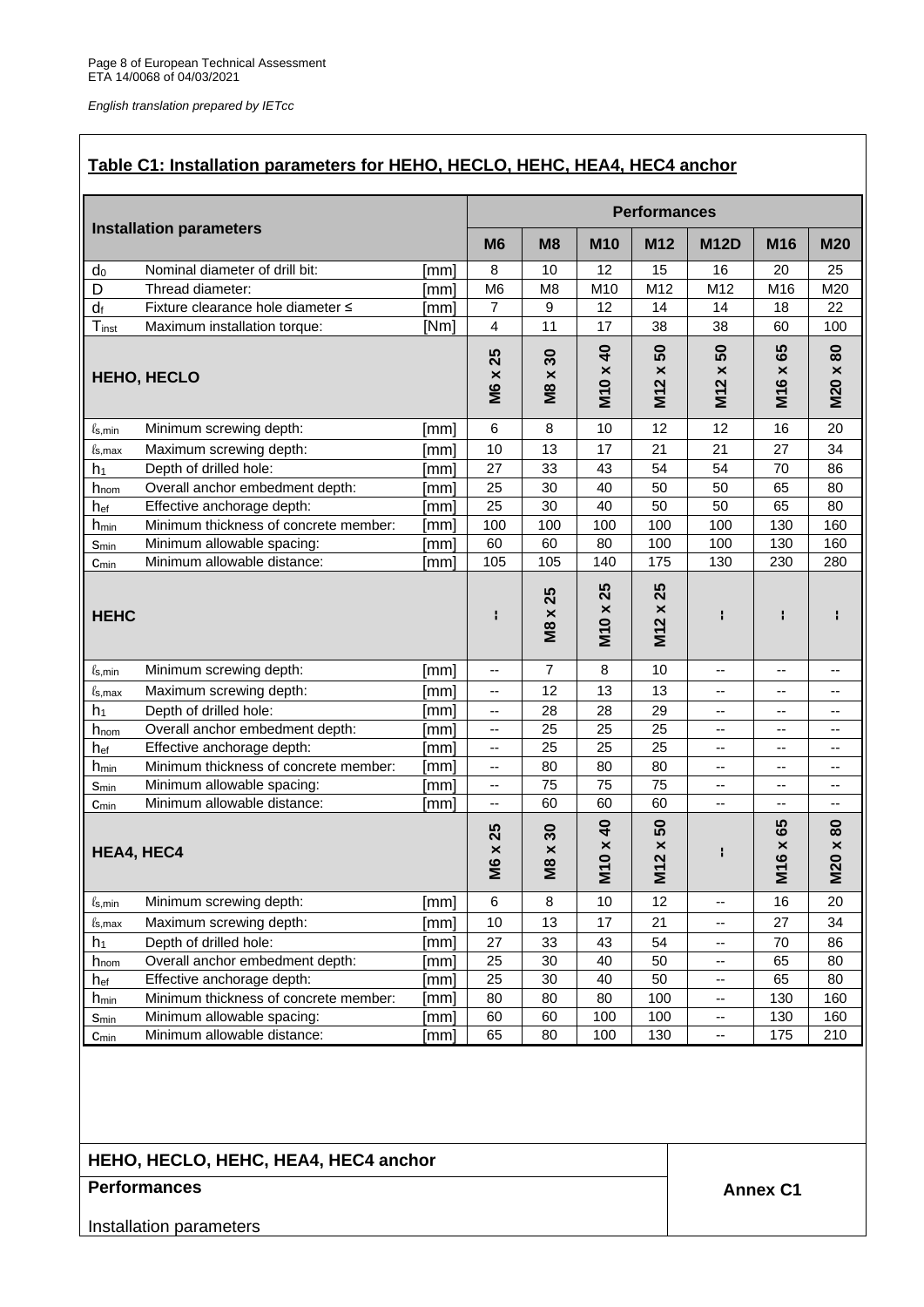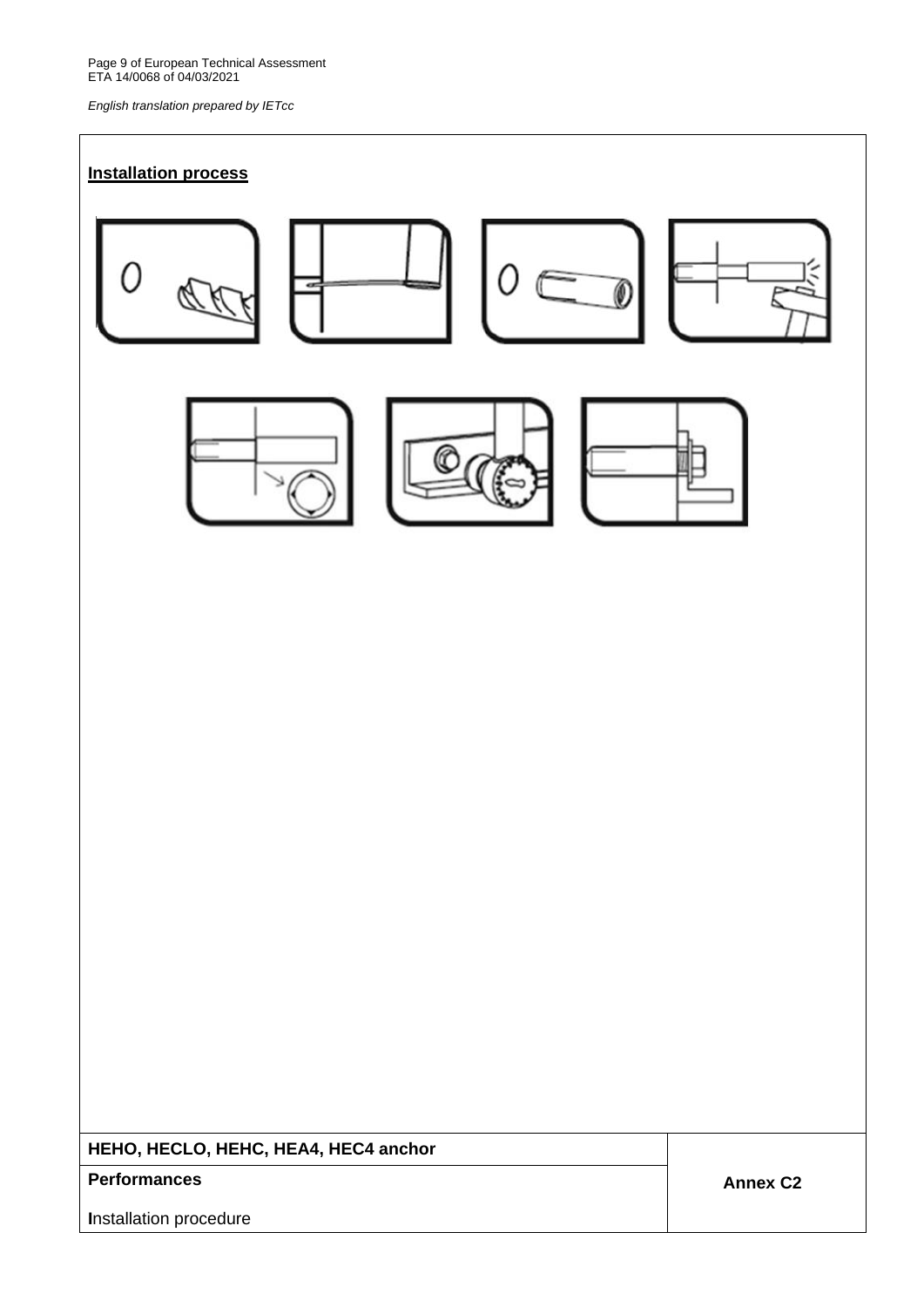# **Table C2: Characteristic values to loads of design method B according to EN 1992-4 for HEHO, HECLO, HEHC anchor**

|                                           | <b>Characteristic values of resistance to loads of</b>     |                   |           |      |            | <b>Performances</b> |             |       |            |
|-------------------------------------------|------------------------------------------------------------|-------------------|-----------|------|------------|---------------------|-------------|-------|------------|
|                                           | design method B                                            |                   | <b>M6</b> | M8   | <b>M10</b> | M12                 | <b>M12D</b> | M16   | <b>M20</b> |
|                                           | Any load direction                                         |                   |           |      |            |                     |             |       |            |
|                                           | <b>HEHO, HECLO</b>                                         |                   |           |      |            |                     |             |       |            |
| $F^0$ <sub>Rk</sub>                       | Characteristic resistance in C12/15<br>concrete:           | [kN]              | 1.5       | 3.0  | 4.0        | 6.0                 | $-$         | 9.0   | 16.0       |
| $F^0$ <sub>Rk</sub>                       | Characteristic resistance in C20/25 to<br>C50/60 concrete: | [kN]              | 2.0       | 3.0  | 5.0        | 7.5                 | 6.0         | 12.0  | 20.0       |
| Yins                                      | Installation safety factor:                                | $\lceil - \rceil$ | 1.2       | 1.2  | 1.4        | 1.4                 | 1.4         | 1.4   | 1.4        |
| $S_{cr}$                                  | Critical spacing:                                          | [mm]              | 75        | 90   | 120        | 150                 | 200         | 195   | 240        |
| $C_{cr}$                                  | Critical edge distance:                                    | [mm]              | 40        | 45   | 60         | 75                  | 150         | 100   | 120        |
| <b>HEHC</b>                               |                                                            |                   |           |      |            |                     |             |       |            |
| $F^0$ <sub>Rk</sub>                       | Characteristic resistance in C20/25 to<br>C50/60 concrete: | [kN]              | $-$       | 2.5  | 4.0        | 4.0                 | $-$         | --    | --         |
| Yins                                      | Installation safety factor:                                | $[ - ]$           | --        | 1.2  | 1.2        | 1.2                 | $-$         | --    | --         |
| Scr                                       | Critical spacing:                                          | [mm]              | $-$       | 120  | 120        | 120                 | --          | --    | --         |
| $C_{cr}$                                  | Critical edge distance:                                    | [mm]              | --        | 60   | 60         | 60                  | --          | ۵.    |            |
|                                           | Shear loads: steel failure with lever arm                  |                   |           |      |            |                     |             |       |            |
| $\mathsf{M}^0$ Rk, s                      | Characteristic bending moment, steel<br>class 4.6          | [Nm]              | 6.1       | 15.0 | 29.9       | 52.4                | 52.4        | 133.3 | 259.8      |
| $\overline{\gamma Ms}^{1)}$               | Partial safety factor:                                     | $\lceil - \rceil$ |           |      |            | 1.67                |             |       |            |
| $M^0$ Rk,s                                | Characteristic bending moment, steel<br>class 4.8          | [Nm]              | 6.1       | 15.0 | 29.9       | 52.4                | 52.4        | 133.3 | 259.8      |
| $\gamma$ <sub>Ms</sub> <sup>1)</sup>      | Partial safety factor:                                     | $\lceil - \rceil$ |           |      |            | 1.25                |             |       |            |
| $M^0$ Rk,s                                | Characteristic bending moment, steel<br>class 5.6          | [Nm]              | 7.6       | 18.8 | 37.4       | 65.5                | 65.5        | 166.6 | 324.8      |
| $\sqrt{Ms^{1}}$                           | Partial safety factor:                                     | $\overline{1}$    |           |      |            | 1.67                |             |       |            |
| $\mathsf{M}^0$ Rk, s                      | Characteristic bending moment, steel<br>class 5.8          | [Nm]              | 7.6       | 18.8 | 37.4       | 65.5                | 65.5        | 166.6 | 324.8      |
| $\gamma$ <sub>Ms</sub> <sup>1)</sup>      | Partial safety factor:                                     | $\lceil - \rceil$ | 1.25      |      |            |                     |             |       |            |
| $\mathsf{M}^0{}_{\mathsf{Rk},\mathsf{s}}$ | Characteristic bending moment, steel<br>class 6.8          | [Nm]              | 9.2       | 22.5 | 44.9       | 78.7                | 78.7        | 199.9 | 389.7      |
| $\gamma$ <sub>Ms</sub> <sup>1)</sup>      | Partial safety factor:                                     | $\lceil - \rceil$ |           |      |            | 1.25                |             |       |            |
| $\mathsf{M}^0$ Rk, s                      | Characteristic bending moment, steel<br>class 8.8          | [Nm]              | 12.2      | 30.0 | 59.9       | 104.9               | 104.9       | 266.6 | 519.7      |
| $\gamma$ <sub>Ms</sub> <sup>1)</sup>      | Partial safety factor:                                     | $[\cdot]$         |           |      |            | 1.25                |             |       |            |

1) In absence of other national regulations

# **HEHO, HECLO, HEHC anchor**

# **Performances Annex C3**

Characteristic resistances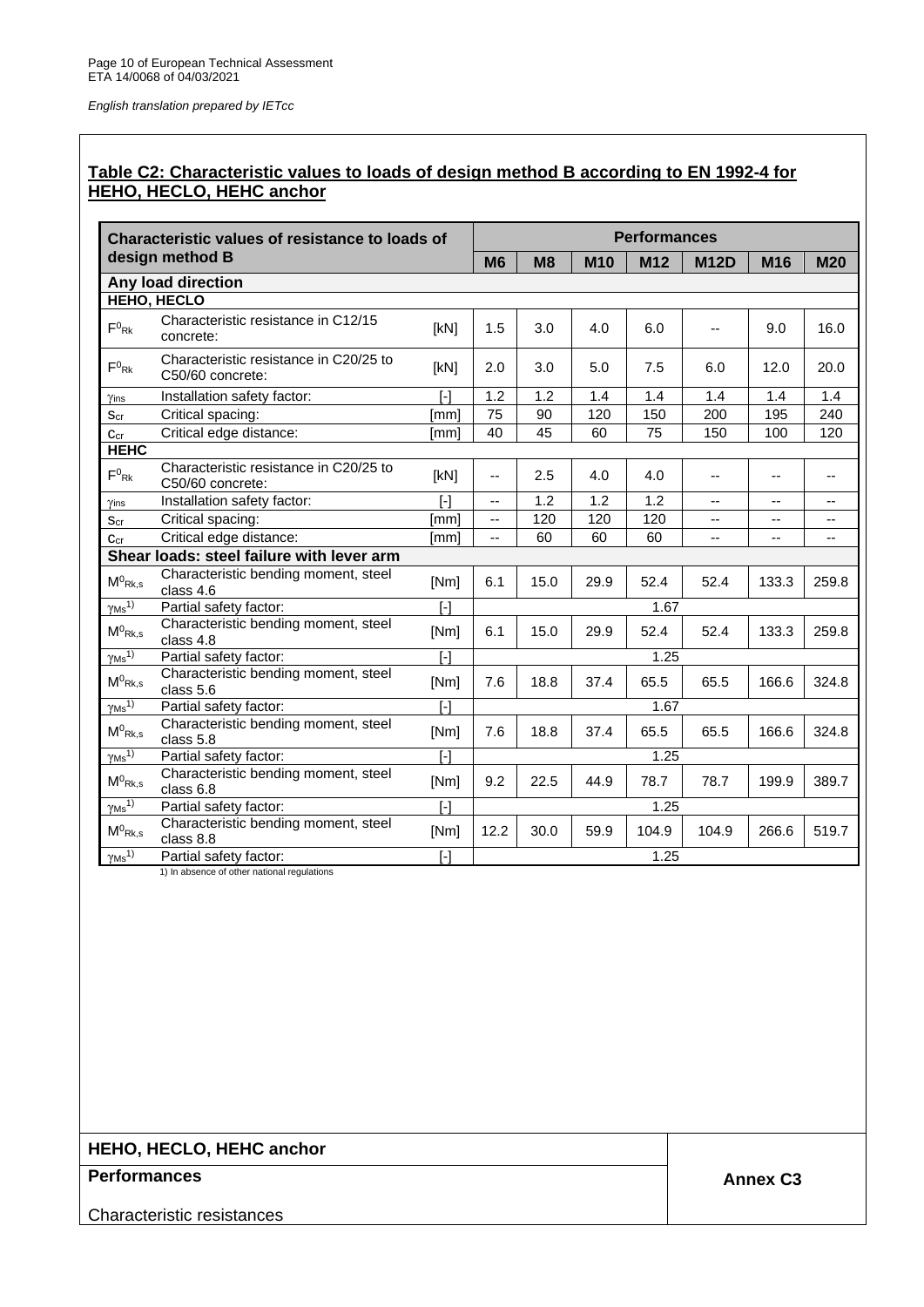# **Table C3: Characteristic values to loads of design method B according to EN 1992-4 for HEA4, HEC4 anchor**

|                           | Characteristic values of resistance to loads of design     |      | <b>Performances</b> |                |            |       |                 |            |  |
|---------------------------|------------------------------------------------------------|------|---------------------|----------------|------------|-------|-----------------|------------|--|
| method B                  |                                                            |      | <b>M6</b>           | M <sub>8</sub> | <b>M10</b> | M12   | M <sub>16</sub> | <b>M20</b> |  |
|                           | All load direction                                         |      |                     |                |            |       |                 |            |  |
| $F^0_{\mathsf{Rk}}$       | Characteristic resistance in C20/25 to C50/60<br>concrete: | [kN] | 2.5                 | 3.5            | 3.5        | 6.5   | 12.5            | 16.5       |  |
| Yins                      | Installation safety factor:                                | r-1  |                     |                |            | 1.4   |                 |            |  |
| $S_{cr}$                  | Critical spacing:                                          | [mm] | 200                 | 200            | 200        | 200   | 260             | 320        |  |
| $\mathtt{Ccr}$            | Critical edge distance:                                    | [mm] | 150                 | 150            | 150        | 150   | 195             | 240        |  |
|                           | Shear loads: steel failure with lever arm                  |      |                     |                |            |       |                 |            |  |
| $M^0$ <sub>Rk,s</sub>     | Characteristic bending moment, steel class<br>A4-50        | [Nm] | 7.6                 | 18.8           | 37.4       | 65.6  | 166.6           | 324.8      |  |
| $\gamma$ Ms <sup>1)</sup> | Partial safety factor:                                     | [-]  |                     |                |            | 2.38  |                 |            |  |
| $M^0$ <sub>Rk,s</sub>     | Characteristic bending moment, steel class<br>A4-70        | [Nm] | 10.6                | 6.3            | 52.4       | 91.8  | 233.1           | 454.7      |  |
| $\gamma$ Ms <sup>1)</sup> | Partial safety factor:                                     | r-1  | 1.56                |                |            |       |                 |            |  |
| $M^0$ <sub>Rk.s</sub>     | Characteristic bending moment, steel class<br>A4-80        | [Nm] | 12.2                | 30.0           | 59.9       | 104.9 | 266.6           | 519.7      |  |
| $\gamma$ Ms <sup>1)</sup> | Partial safety factor:                                     | -1   |                     |                |            | 1.34  |                 |            |  |

1) In absence of other national regulations

# **HEA4, HEC4 anchor**

# **Performances Annex C4**

Characteristic resistances